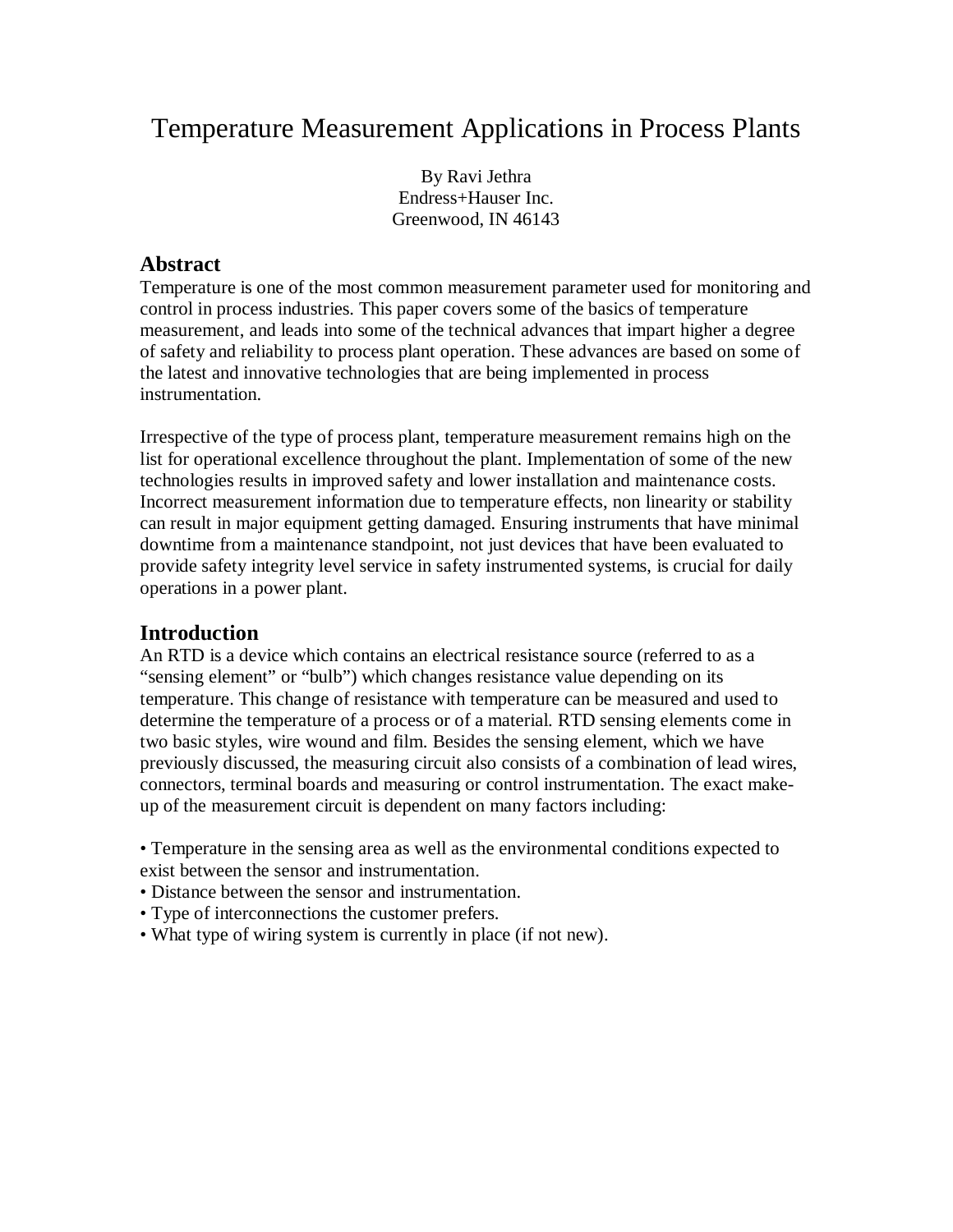

2-wire construction is the least accurate of the 3 types since there is no way of eliminating the lead wire resistance from the sensor measurement. 2-wire RTDs are mostly used with short lead wires or where close accuracy is not required.



Measured resistance  $Rt = R1 + R2 + Rb$ 

The 3-wire construction is most commonly used in industrial plant applications where the third wire provides a method for removing the average lead wire resistance from the sensor measurement. When long distances exist between the sensor and measurement/control instrument, significant savings can be made in using a three-wire cable instead of a four-wire cable.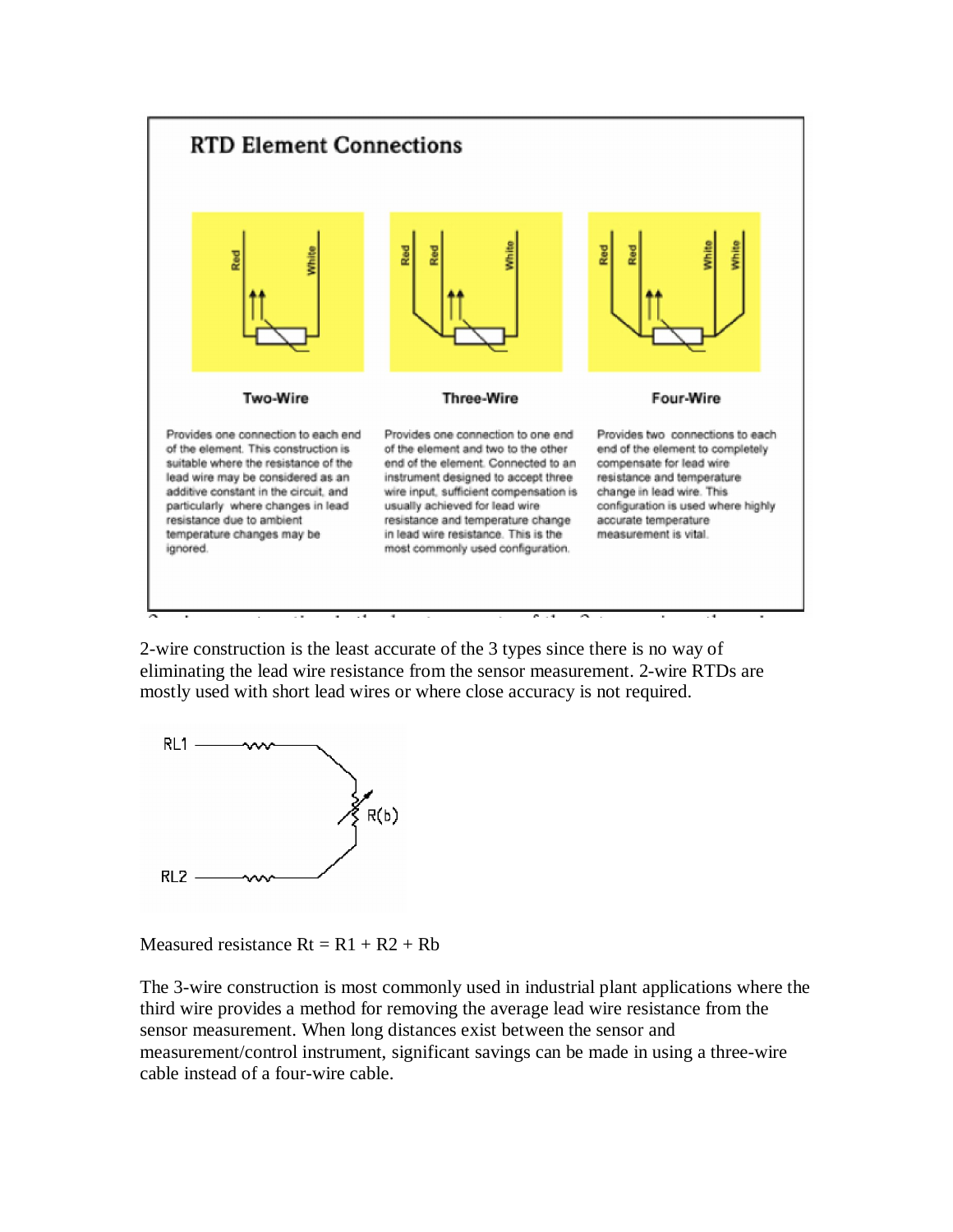

The 3 wire circuit works by measuring the resistance between #1 & #2 (R 1+2) and subtracting the resistance between #2 & #3 (R 2+3) which leaves just the resistance of the RTD bulb (R b). This method assumes that wires 1, 2  $\&$  3 are all the same resistance 4wire construction is used primarily in the laboratory where close accuracy is required. In a 4 wire RTD the actual resistance of the lead wires can be determined and removed from the sensor measurement.



The 4-wire circuit is a true 4-wire bridge, which works by using wires 1  $\&$  4 to power the circuit and wires  $2 \& 3$  to read. This true bridge method will compensate for any differences in lead wire resistances.

Although RTDs are typically ordered as 100 Ohm Platinum sensors, other resistance's (200 Ohm, 500 Ohm, 1000 Ohm, etc.) and materials (Nickel, Copper, and Nickel Iron) can be specified. Since RTDs are a resistor, they will produce heat when a current is passed through them. The normal current limit for industrial RTDs is 1mA. Thin film RTDs are more susceptible to self-heating so 1mA should not be exceeded. Wire wound RTDs can dissipate more heat so they can withstand more than 1mA. The larger the sheath or the more insulation there is the better chance there will be an error caused by self heating.

Temperature coefficient for RTDs is the ratio of the resistance change per 1 deg. change in temperature over a range of 0-100 deg. C. This ratio is dependent on the type and purity of the material used to manufacture the element. Most RTDs have a positive temperature coefficient which means the resistance increases with an increase in temperature. The temperature coefficient for pure platinum is .003926ohm/ohm/deg.C. The normal coefficient for industrial RTDs is .00385ohm/ohm/deg.C per the DIN std. 43760-1980 & IEC 751 - 1983.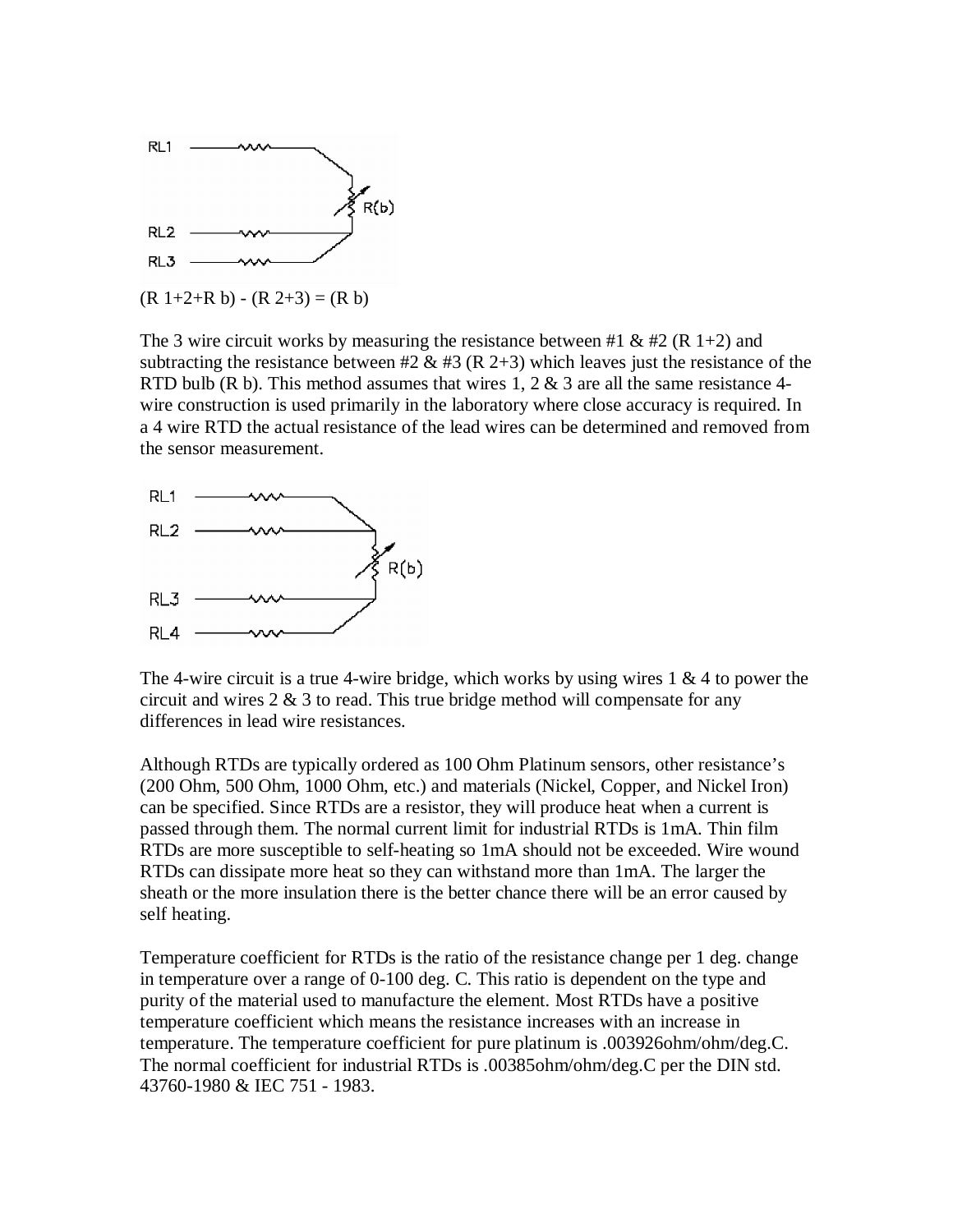Ni120 RTDs are more commonly used in the process industry. It is important to ensure that transmitters that are being used have the curves/linearization data built-in to the memory for the specific RTD without the need for any custom programming.

### **Thermocouples:**

Base metal thermocouples are known as Types E, J, K, T and N and comprise the most commonly used category of thermocouple. The conductor materials in base metal thermocouples are made of common and inexpensive metals such as Nickel, Copper and Iron.



Type E: The Type E thermocouple has a Chromel (Nickel-10% Chromium) positive leg and a Constantan (Nickel- 45% Copper) negative leg. Type E has a temperature range of -330 to 1600°F, has the highest EMF Vs temperature values of all the commonly used thermocouples, and can be used at sub-zero temperatures. Type E thermocouples can be used in oxidizing or inert atmospheres, and should not be used in sulfurous atmospheres, in a vacuum or in low oxygen environments where selective oxidation will occur.

Type J: The Type J thermocouple has an Iron positive leg and a Constantan negative leg. Type J thermocouples can be used in vacuum, oxidizing, reducing and inert atmospheres. Due to the oxidation (rusting) problems associated with the iron leg, care must be used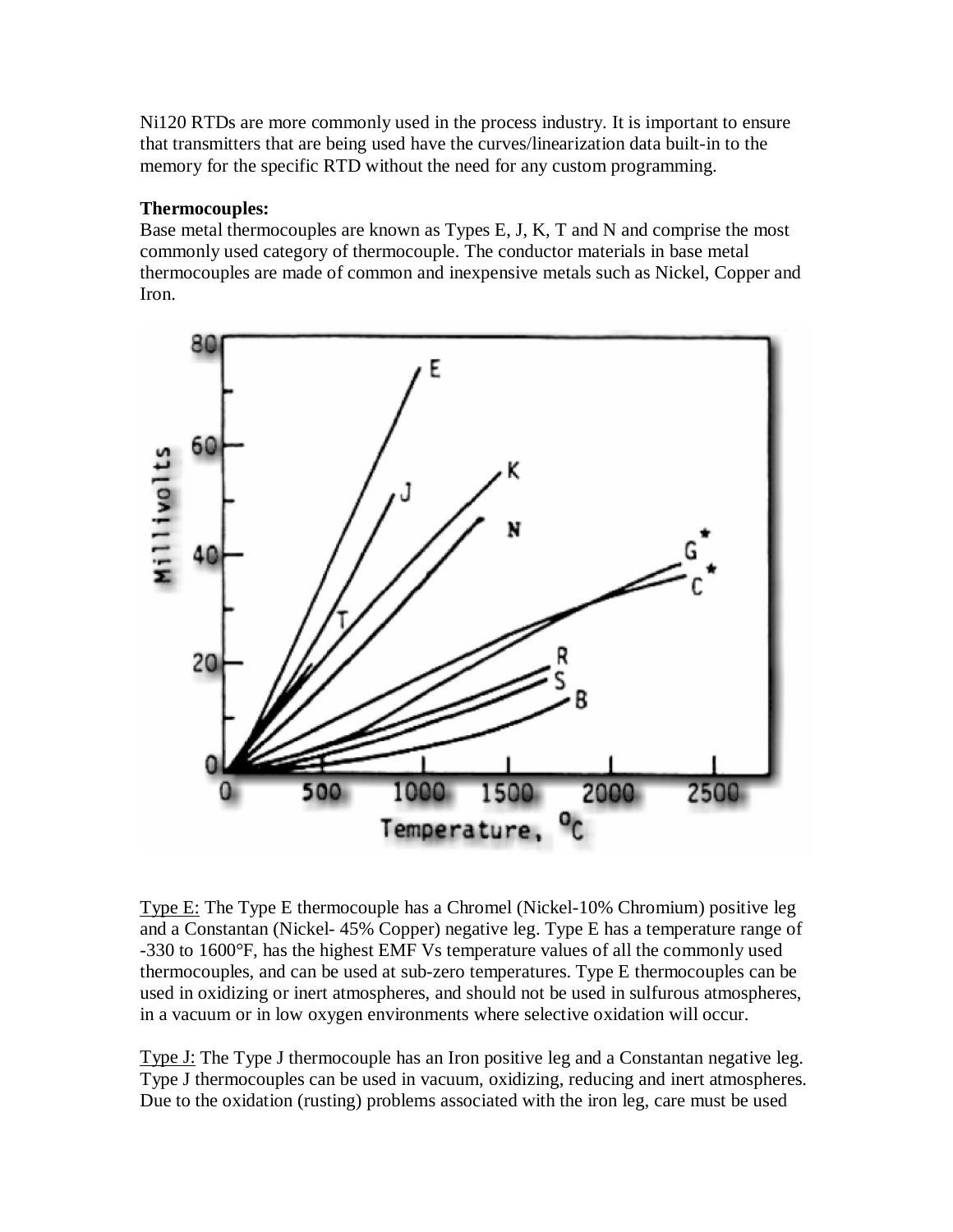when using this thermocouple type in oxidizing environments above 1000°F. The temperature range for Type J is 32 to 1400°F.

Type K: The Type K thermocouple has a Chromel positive leg and an Alumel (Nickel-5% Aluminum and Silicon) negative leg. Type K is recommended for use in oxidizing and completely inert environments.

Type N: The Type N thermocouple has a Nicrosil (Nickel-14% Chromium- 1.5% Silicon) positive leg and a Nisil (Nickel- 4.5% Silicon- .1% Magnesium) negative leg. Type N is very similar to TYPE K but is less susceptible to selective oxidation effects. Type N should not be used in a vacuum or in reducing atmospheres in an unsheathed condition. The temperature range is 32-2300 deg F.

Type T: The Type T thermocouple has a Copper positive leg and a Constantan negative leg. Type T thermocouples can be used in oxidizing, reducing or inert atmospheres, except the copper leg restricts their use in air or oxidizing environments to 700°F or below. The temperature range for Type T is -330 to 700°F.

Noble Metal Thermocouples are another category of thermocouples and are made of the expensive precious metals Platinum and Rhodium. There are three types of noble metal thermocouples:

- Type B (Platinum/Platinum-30% Rhodium)
- Type R (Platinum/Platinum-13% Rhodium)
- Type S (Platinum/Platinum-10% Rhodium)

Types R and S have temperature ranges of 1000 to 2700°F and Type B thermocouples have a temperature range of 32 to 3100°F. Types E, J, and T they find widest use at temperatures above 1000°F. Type K, like Type E should not be used in sulfurous atmospheres, in a vacuum or in low oxygen environments where selective oxidation will occur. The temperature range for Type K is -330 to 2300°F.

### **RTDs vs. T/Cs Characteristics**

RTD Strengths: RTDs are commonly used in applications where accuracy and repeatability are important. Common instrumentation wire is used to couple the RTD to the measurement and control equipment making them more economical to install as compared to thermocouples which must use special extension wire, much like the composition of the thermocouple itself, to extend the wiring to the control equipment.

RTD Weaknesses: An RTD in the same physical configuration as a thermocouple will typically be 3 to 7 times the cost. RTDs are more sensitive to vibration and shock than a thermocouple and are limited to temperatures of approximately 800°F.

Thermocouple Strengths: A thermocouple can be used to temperatures as high as 3100° F. They generally cost less than RTDs and can be made smaller. TCs will respond faster to temperature changes and are more durable allowing use in high vibration and shock applications.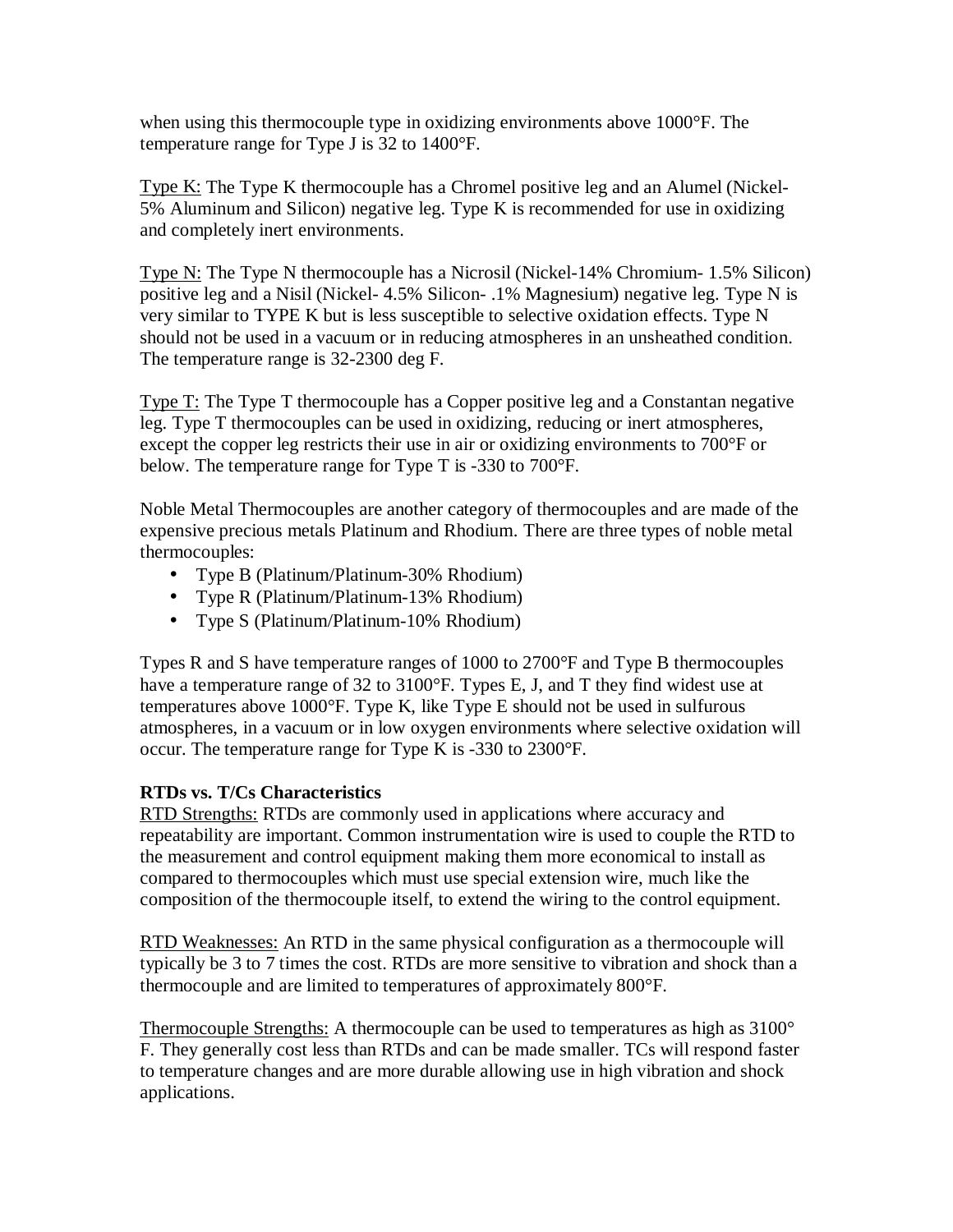Thermocouple Weaknesses: Thermocouples are less stable than RTDs when exposed to moderate or high temperature conditions. Thermocouple extension wire must be used in hooking up thermocouple sensors to measurement instruments.

### **Summary:**

RTDs and thermocouples are widely used in process plant temperature measurement. Each has its advantages and disadvantages. The application will determine which sensing element is best suited for the job. An RTD will provide higher accuracy and more stability than thermocouples. They also use standard instrumentation wire to couple the sensor to the measurement device. Thermocouples are less expensive than RTDs, are more durable in high vibration and mechanical shock applications and tolerate higher temperatures than RTDs. They can be made smaller than RTDs, generally, and can be formed to fit specific applications.

Over half of the temperature applications in the United States, and most often in process plants, involve direct wiring a temperature sensor to the controls system. Despite the large installed base of direct wired sensors, the trend is towards using transmitters in conjunction with temperature sensors.

# **TRANSMITTERS VS DIRECT WIRING**

For temperature measurement, engineers must decide whether they wire the sensors directly to the control system (PLC, DCS, recording system…) or if they use transmitters. Nowadays, many engineers still wire direct because they mistakenly believe this is a cheaper and easier solution. The reality however, is that different: transmitters allow an engineer to save time and money, improve the measurement reliability and facilitate maintenance.

#### **Why use transmitters?**

#### Reduce wiring costs

If you do not use a transmitter, you need sensor extension wires to the control system for a precise temperature measurement. These wires are expensive and sometimes fragile. By using a transmitter, you only need inexpensive copper wires. The greater the distance between the sensor and the control system, the more money that can be saved! For applications involving, using a Pt100 4-wire, only a pair of wire is needed to run from the transmitter to the control system.

Basic information about thermocouple wiring: (Refer graphic below- Fig 1) There are 4 typical wiring setups:

- using extension wires to the transmitter
- using compensation wires to the transmitter
- using the thermocouple wires to the head mounted transmitter
- wiring direct to the control system

#### Extension wires: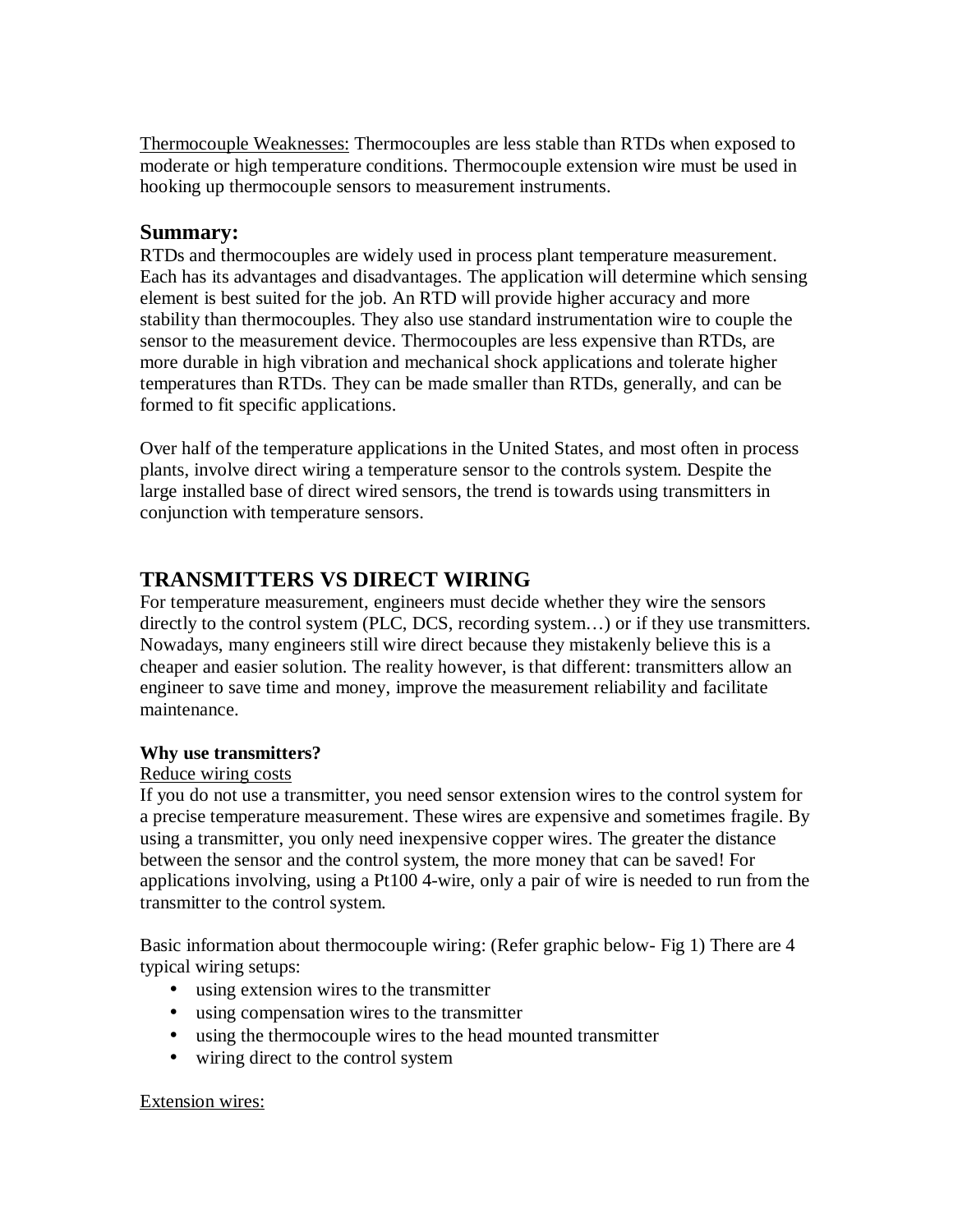They are manufactured as stranded or solid conductors with various insulating materials and armoring. The conductors (the flexible strands or solid wires) consist of substitute materials. When a relatively flexible cable is required, flexible conductors are used. These conductor materials and the corresponding thermocouples have the same nominal structure and chemical composition.

### Compensation cables:

They are manufactured as solid conductors with various insulating materials and armoring. The conductors (the flexible strands or solid wires) are made of substitute materials and therefore their chemical composition differs from the corresponding thermocouple material. Different alloys may be used for the same thermocouple type. The substitute material and the corresponding thermocouple have the same thermoelectric characteristics within the allowed temperature range.

Let's take a look at what distance it becomes economically sound to use transmitters: Example: Type K thermocouple.

Assumptions:

- Extension wires (twisted and shielded): \$1.15 / foot
- Compensation wires (twisted and shielded):  $$0.78 /$  foot
- Copper connection wires :  $$0.10 /$  foot

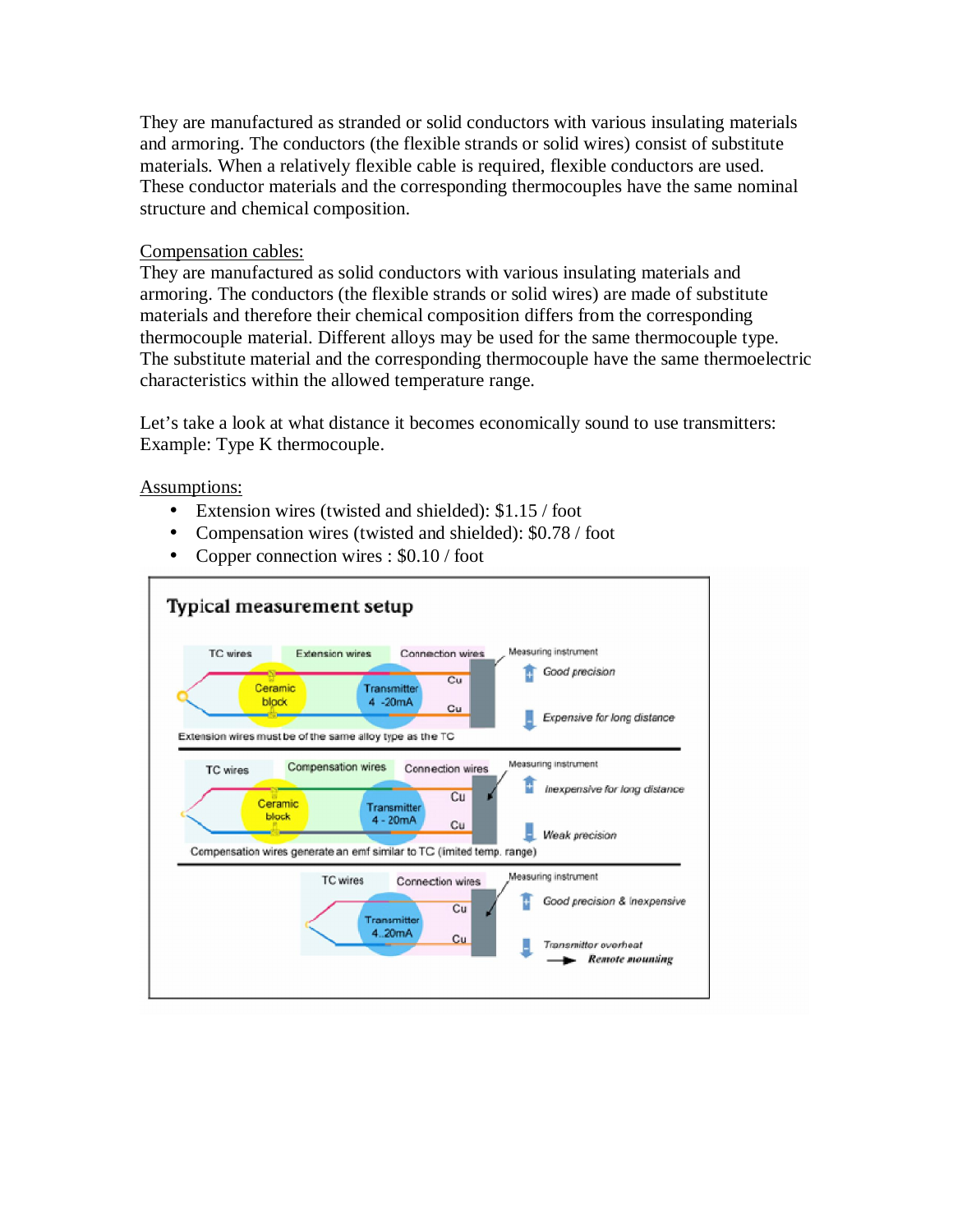

#### Breakeven with extension wires:

PC Programmable DIN-rail transmitter (A): \$175 Breakeven at 130 feet HART head transmitter: \$245 (B) Breakeven at 200 feet HART field transmitter: \$670 (C) Breakeven at 500 feet (refer graphic above figure 2)

Breakeven with compensation wires: PC Programmable DIN-rail transmitter: \$135 Breakeven at 270 feet HART head transmitter: \$205 Breakeven at 410 feet HART field transmitter: \$510 Breakeven at 1020 feet

#### **Eliminate plant noise**

Electromagnetic Interference (EMI) and Radio Frequency Interference (RFI) are present in almost all types of plants. Their effects on the extension wires are important and obviously affect the measured value. By using transmitters, the temperature measurement can be made immune to EMI/RFI problems. EMC compliance to IEC61326 is necessary for use in noisy environments

#### **Make maintenance easier / Advanced diagnostics**

You can save long and unnecessary trips to the field. The smart diagnostics capabilities of the sensor indicate (via HART® and upscale/downscale output signals) if the sensor is broken or if there is corrosion on the sensor input loop.

#### **Increase accuracy**

Temperature transmitters not only accept RTD inputs with 2, 3 or 4 wires. There are over two dozen different types of RTDs or thermocouples that can be connected to a transmitter without the need for special programming.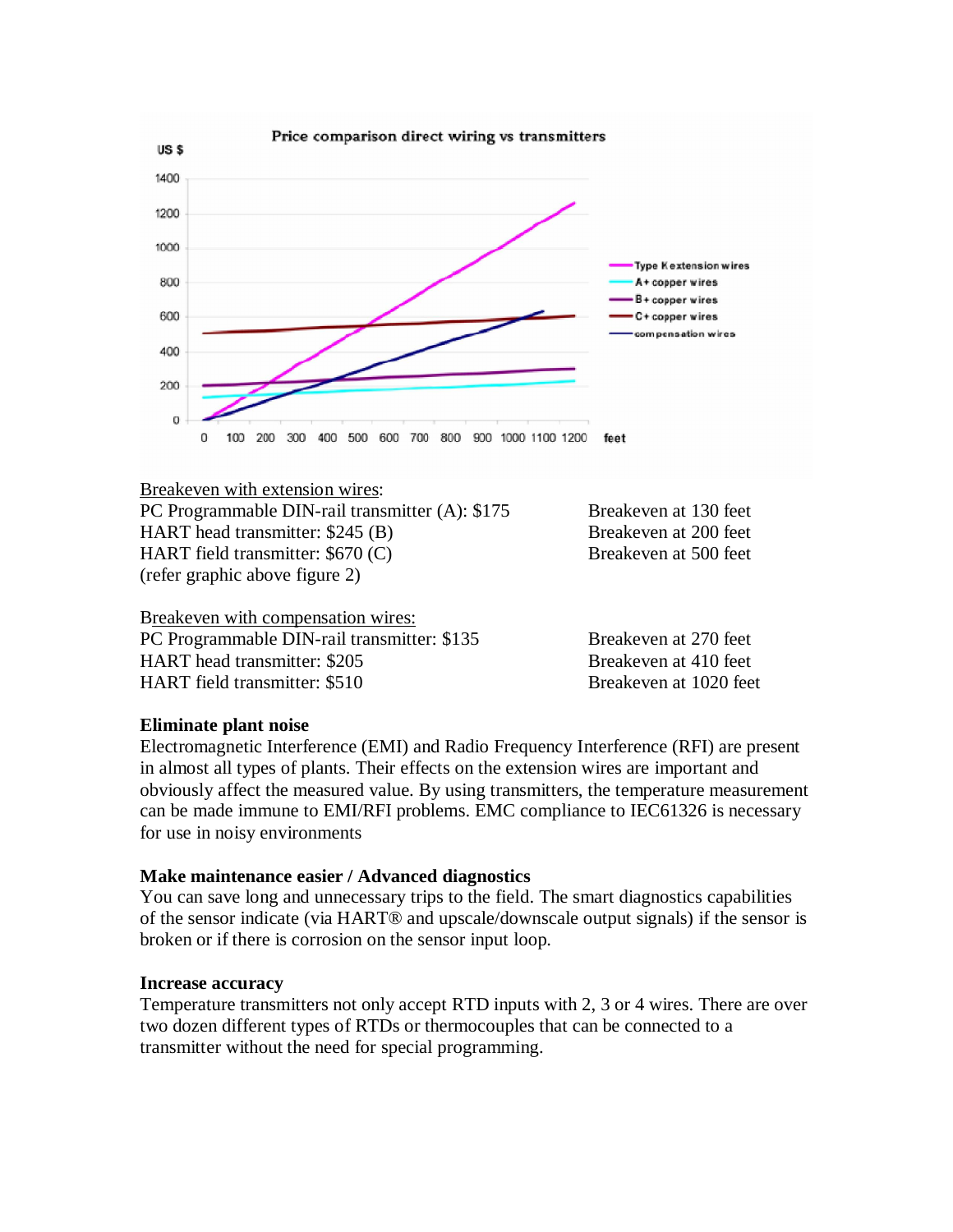As can be seen from the calculations below (Fig 2), a 2-wire RTD would produce the largest error because the measured resistance is the combination of the sensor and the wires.



#### **Reduce control systems costs**

If you wire directly to the control system, you need several different input cards for different sensor types.

Price for a 4-channel RTD input card: \$399.00 Price for a 4-channel TC input card: \$399.00 Price for a 4-channel 4-20mA Analog input card: \$225.00

This also makes things simpler for process engineers since only one input type would be used (same 4-20mA card for flow, pressure, level… inputs).

What about routine maintenance? You can switch from a thermocouple to a Pt100, simply reconfigure the transmitter and send the output to the control system.

#### **Allow sensor flexibility**

You need a new sensor type? Just replace it and use the same transmitter since transmitters accept universal inputs (12 different thermocouple types, 6 different RTD,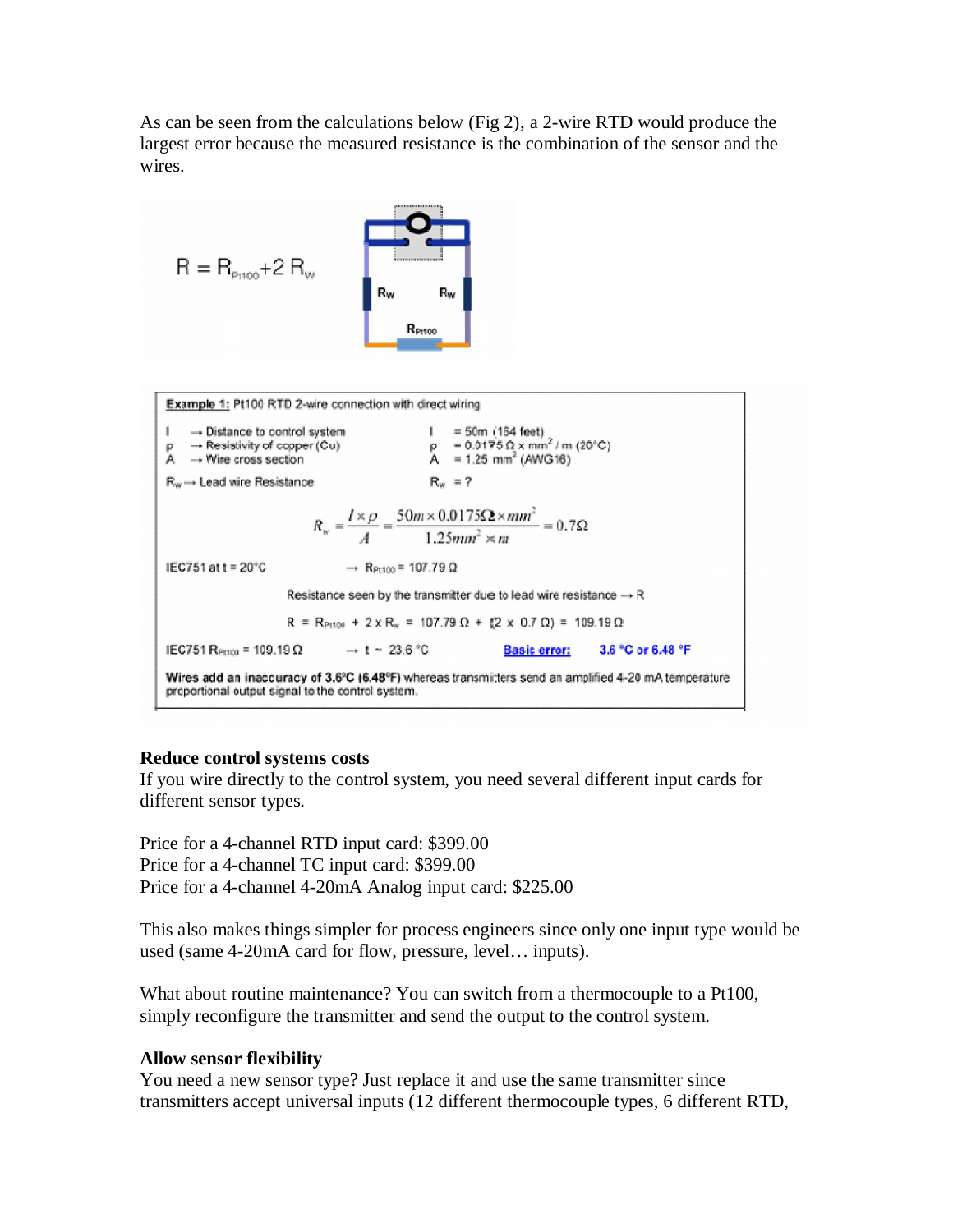mV and Ohms). You can switch to another sensing element without worrying about the installation and wiring changes.

### **Avoid ground loops**

In applications where fast response time is needed, customers use grounded thermocouples. This thermocouple type may cause a ground loop. This will be avoided by using transmitters with superior galvanic isolation (up to 2kV galvanic isolation).

Ground is an elusive and often misunderstood electrical concept. Its very name implies that the soil we walk on is the place to which all currents and voltages are somehow referred. In an electric power distribution system, a rod driven into the earth or a buried metal pipe is 'ground.' Unfortunately, that is not the entire the story. The local 'ground' where you are now located can be several volts above or below that at the nearest building or structure. If there is a nearby lightning strike, that difference can rise to several hundreds or thousands of volts. This arises not only from the resistance of wiring but its inductance. If the currents change very rapidly, the voltage drops in the ground system will approach several hundred volts for short periods of time. Some of the instrumentation installed in today's industrial plant is wired in close proximity to power wiring.

For example, studies conducted by industrial process companies have shown that the operation of an oil burner igniter can produce transient differences up to 2000 volts routinely. Imagine the potential for similar voltage spikes in other industrial environments. The voltages themselves can obviously provide a great source of interference for a measurement loop, but the currents which cause them can also induce significant currents and voltages in the signal wires located nearby. Circulating currents in ground loops may also be periodic in addition to being transient events.

# **Grounded Thermocouples:**



Ground loop potentials and currents are a major problem for this thermocouple type.

There is one completely satisfactory way to solve these problems — insert an isolation stage between the signal and the rest of the measurement system.

Ground loop problems are most likely to occur in industrial plant environments such as:

- Aluminum smelters (High operating voltages in smelters)
- Cement plants, power plants (High voltages relating to material handling equipment)

In applications where fast response time is needed, customers use grounded thermocouples.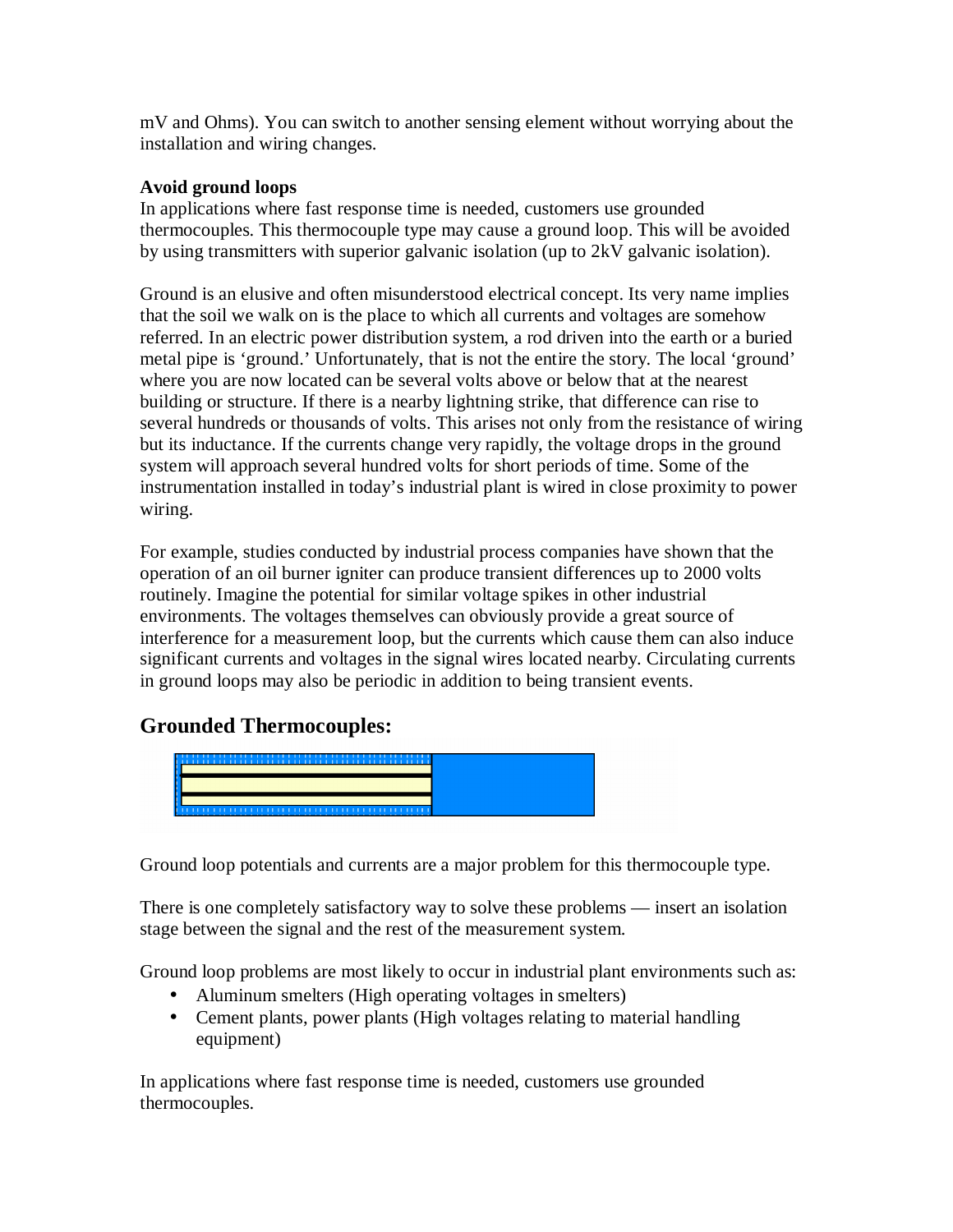This thermocouple type may cause a ground loop. This will be avoided by using a transmitter with good galvanic isolation (2kV). You might also have this problem with an ungrounded sensor in case of insulation breakage…

#### **The Need for Galvanic Isolation**

Isolation is a universal way to eliminate ground loop problems. Isolation simply means using one of a number of electronic techniques to interrupt the connections between two grounds while passing the desired signal with little or no loss of accuracy. Without a path for ground currents to flow, these currents cannot induce signal errors. Isolation also solves the other problem encountered with ground loops — voltage differences which cannot be rejected by the signal conditioner.

Galvanic isolation refers to a design technique which will separate signal currents from AC power distribution introduced stray noise currents. Basically this process will provide two separate paths for signal and noise currents which will not allow them to mix or to mix only over short distances, thereby minimizing the effects of noise currents on the signals.

An example of Galvanic Isolation method is a transformer. It provides galvanic isolation in that no electrical current can flow directly from one winding to the other as they are not in direct electrical contact. However, a signal can flow via electromagnetic coupling between the two windings.

Why use galvanic ally-isolated transmitters for non-grounded RTD applications?

This question is often being raised by users of RTD sensors. Since Pt-100 thermal elements are not usually grounded, it is often assumed that they do not require isolated transmitters for proper operation. If the measurement environments were ideal, indeed this assumption could be, at least, partially correct. Unfortunately, industrial environments are often ridden with various types of airborne contaminants in solid, liquid and gaseous forms. These may precipitate and settle inside, and around the instruments' and the sensors' terminals. Add just a little bit of humidity and you have created several potential parasitic leakage current paths, which could seriously affect the device measurement accuracy as well as the signal integrity.

Parasitic resistance paths may also be caused as a result of metal migration internal to the sensor structure, but these are not related to environmental conditions and are more common in sensors used at elevated temperatures. Isolated transmitters break the path of the parasitic resistance and prevent a leakage current from flowing through the transmitter's circuitry, hence avoiding the errors almost entirely.

Galvanic ally- Isolated transmitters in general also provide for a far superior noise rejection as well as far superior protection from electrical transients and surges in electrically noisy environment or during weather extremes such as lightning or thunderstorms.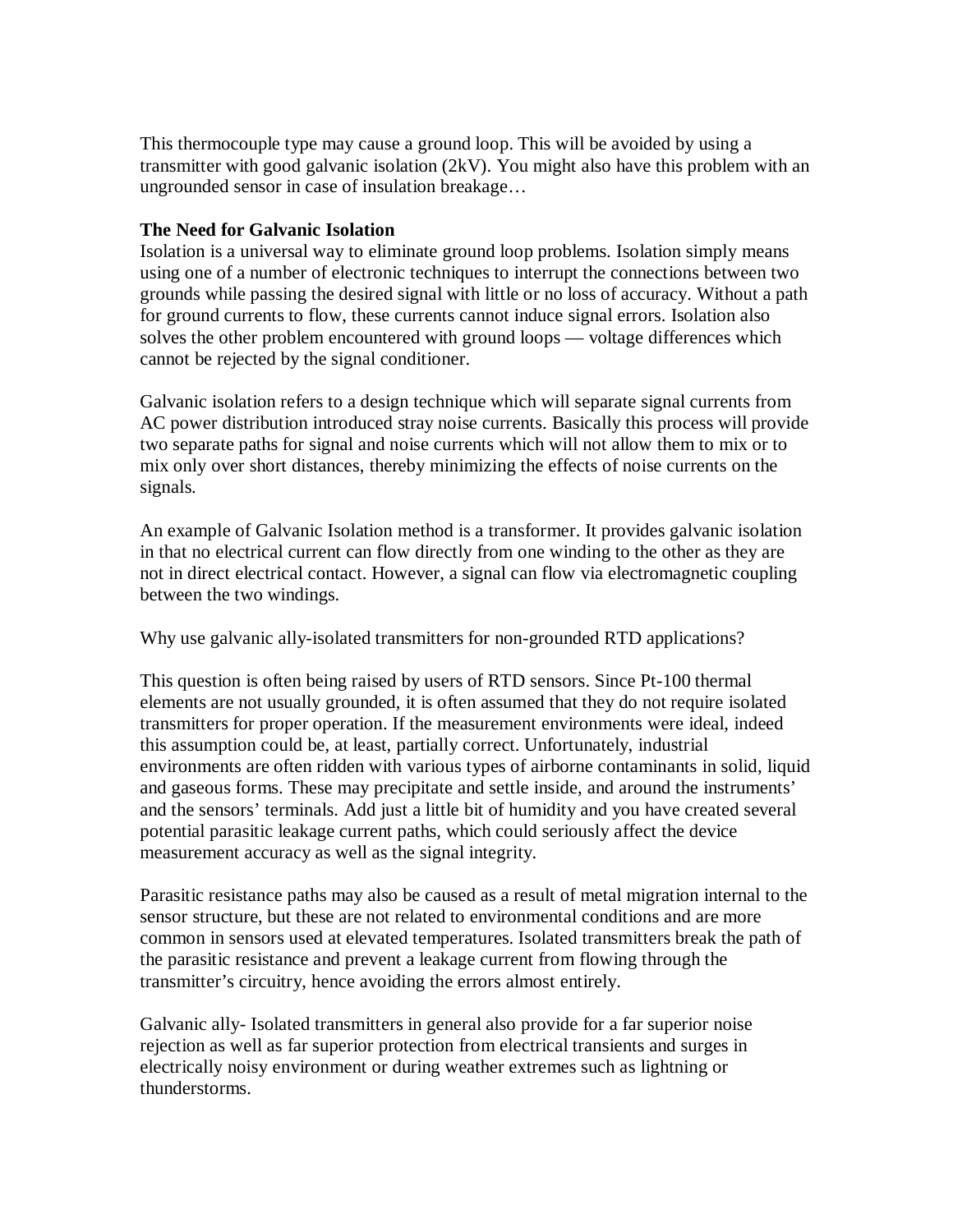The current generation of temperature transmitters has a galvanic isolation that is at least about 3-5 times better than any the previous generation units.

### **Corrosion detection**

Corrosion of the sensor connections can lead to corruption of the measured value. Temperature transmitters now offer the option of detecting corrosion on thermocouples and resistance thermometers with a 4-wire connection before measured value corruption occurs. Sensor connection cable corrosion can lead to false measured value readings.

#### **Sensor backup**

Sensor backup offers you maximum safety. If sensor 1 fails, the device automatically switches to sensor 2.

### **Low Voltage Warning**

Temperature transmitters now have the capability to provide a low voltage warning if the potential drops below a threshold value. The alternative is to continue reading with some of the older transmitters and get a faulty reading when the voltage levels drop. When voltage falls below 11V dc, the unit indicates warning for low voltage instead of continuing to send you a false and misleading reading! With older technology transmitters, when voltage drops, the unit continues to send a signal, although it could be off by as much as 25% or higher from the reading.

Gold-plated terminals (virtually eliminates corrosion of terminals). Customer saves bigtime for not having to replace a transmitter if the terminal block goes bad, as with some of the low-end transmitters.

- 6 large-size terminals for sensor connection. No need to share terminals between sensors - minimize chances of mis-wiring. Transmitters are now available that can take AWG12 wire; no need to mess with tiny screw drivers.
- Wiring graphic is laser etched on terminal block How many times has a technician gone to site without an Instruction Manual? Well, it's no longer a problem with the transmitters currently available.
- Ambient Temperature Monitoring Transmitters now have built-in RTD at the electronics module that monitors for ambient temperature. When temperature exceeds the limits the unit is specified for, the unit gives a warning indication. With older transmitters, the unit would just get its electronics module cooked, by the time the customer comes to know about it.
- Large and brilliant blue back-lit display. Irrespective of whether you mount the transmitter in a pitch dark location or in path of direct sunlight - you can still get a clear reading from a distance of 8-10 feet. The digits on a new transmitter display are a least twice the size of any of the older devices. So you can see it from a farther distance. Transmitter displays now also have a bar graph to give you a visual indication from an even farther distance on reading.
- Split- ranging function for dual sensor units. Switch reading from sensor 1 to sensor 2 dependent on temperature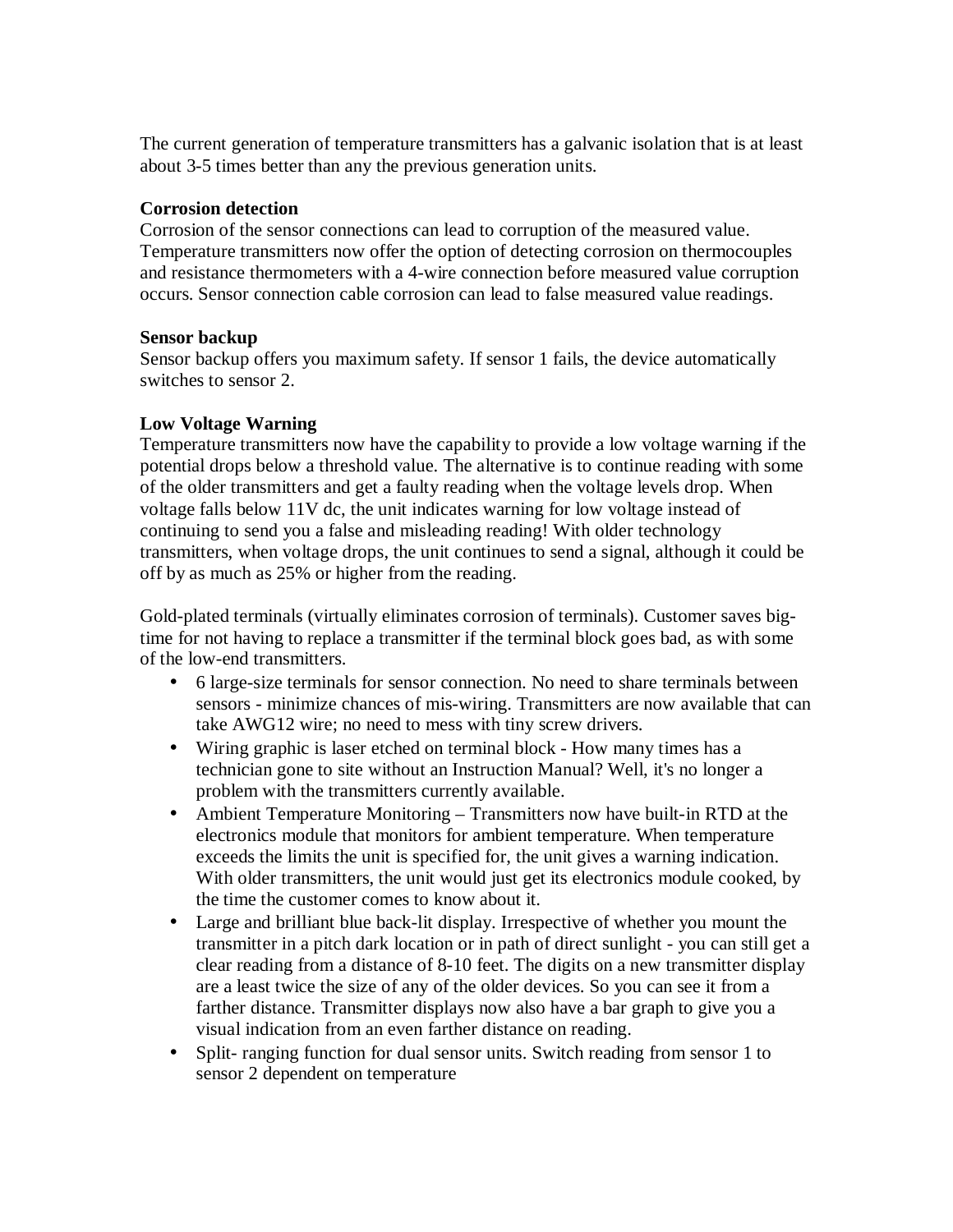# **Temperature Measurement Application Guidelines**

a. Previously, we stated that a thermocouple signal is a very small voltage (millivolt) and because of this weak signal, thermocouples are very susceptible to electrical noise. These stray voltages can come from many sources such as electric motors, heaters or even 2 way radios. To avoid this problem, use an ungrounded thermocouple and shielded extension wire.

b. There should never be a third metal in the hot junction to create a thermocouple junction, all that is needed is to electrically short the ends together. Butting the wire ends against a metal surface will create a junction. Remember, that the thermocouple signal is generated over the entire length of wire.

c. Non-thermocouple materials cannot be used in the thermocouple circuit. It is permissible to use non-thermocouple materials as terminal blocks or splices as long as there is no temperature gradient across these devises.

d. The largest possible extension wire should be used to connect a thermocouple. This phrase used to be true 30 years ago before there was solid state electronics. The old instruments were Voltage based circuits and resistance was critical. The newer solid state electronics are current based so extension wire resistance is not important.

e. Transmitter Grounding: The transmitter will operate with the current signal loop either floating or grounded. However, the extra noise in floating systems affects many types of readout devices. If the signal appears noisy or erratic, grounding the current signal loop at a single point may solve the problem. The best place to ground the loop is at the negative terminal of the power supply. Do not ground the current signal loop at more than one point. The transmitter is galvanic ally isolated to 2 kV AC (from sensor input to output), so the input circuit may also be grounded at any single point. When using a grounded thermocouple, the grounded junction serves as this point. When installing a transmitter; the shield on the analog output must have the same potential as the shield at the sensor connections. In plants with strong electro-magnetic fields, shielding of all cables with a low ohm connection to ground is recommended. Shielded cable should be used in outdoor installations, due to the danger of lightning strikes.

f. RTDs are now specified according to IEC751 curve or calibration standards, with an alpha =0.00385. For lot of the process plants that were built several years ago with older field instruments, caution is advised while replacing older RTDs. The alpha coefficient value for the existing RTD should be checked before ordering a replacement.

g. Temperature Measurement points in a Power plant

- Coal Mill, Oil or natural gas supply
- Residue Disposal : Gypsum treatment
- Water supply and treatment
- Heat Generation : Main firing system, combustion air system, electrostatic precipitator, desulphurization, de-nitrification
- Steam/Water : feed water system, condensate system
- Turbines : Steam, Gas, Lubricant supply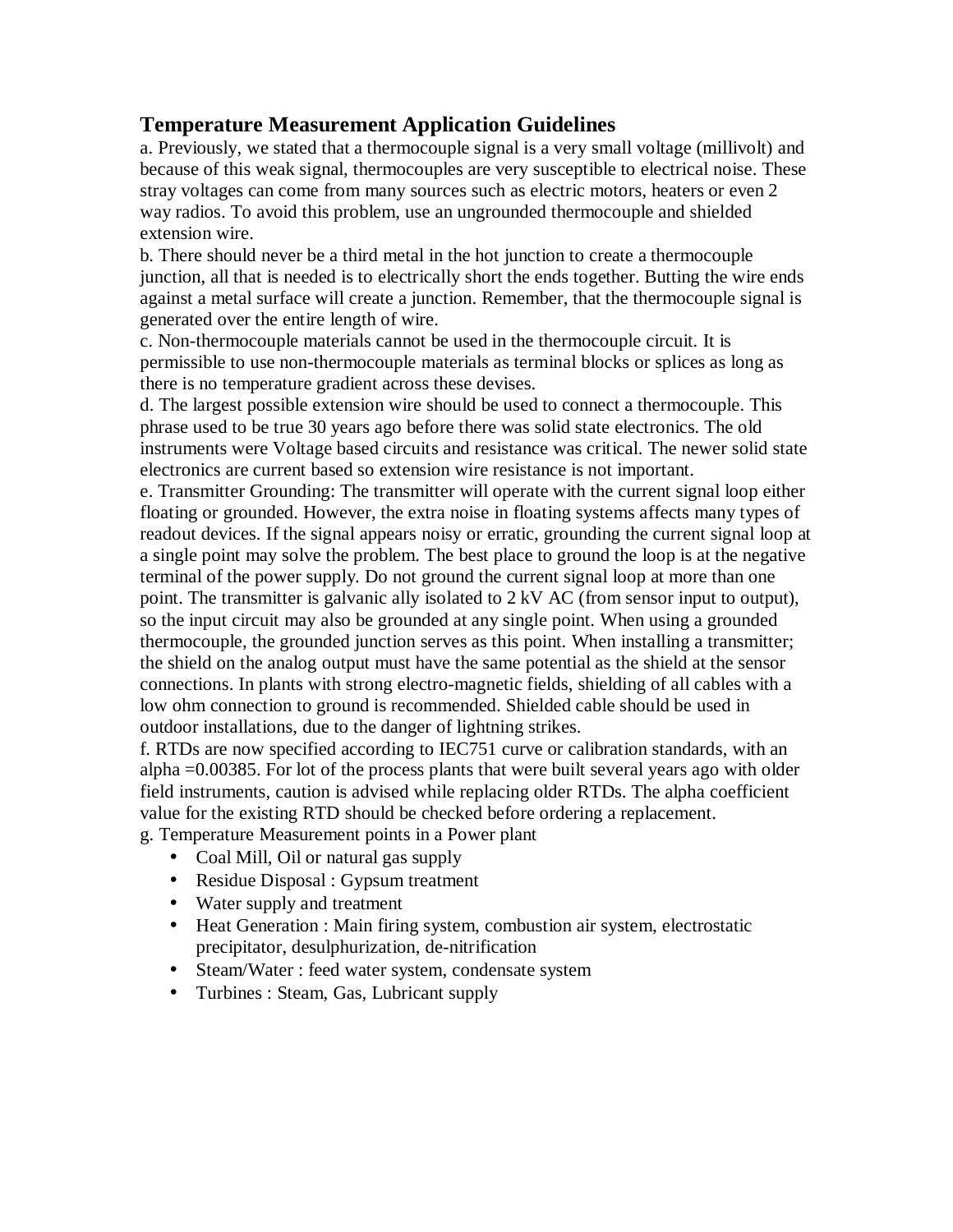

The graphic above shows a field installation for controlling temperature and pressure of steam in the low-pressure system. These are process inputs for controlling the regulating valve. The head mount temperature transmitter is used in conjunction with an integrated temperature sensor assembly.

The graphic below shows three temperature instruments (sensor and transmitter) in the steam pipe to the middle-steam header. The temperature sensors are Thermocouples. It is designed with 2 out of 3-measurement choice for reliability and safety.

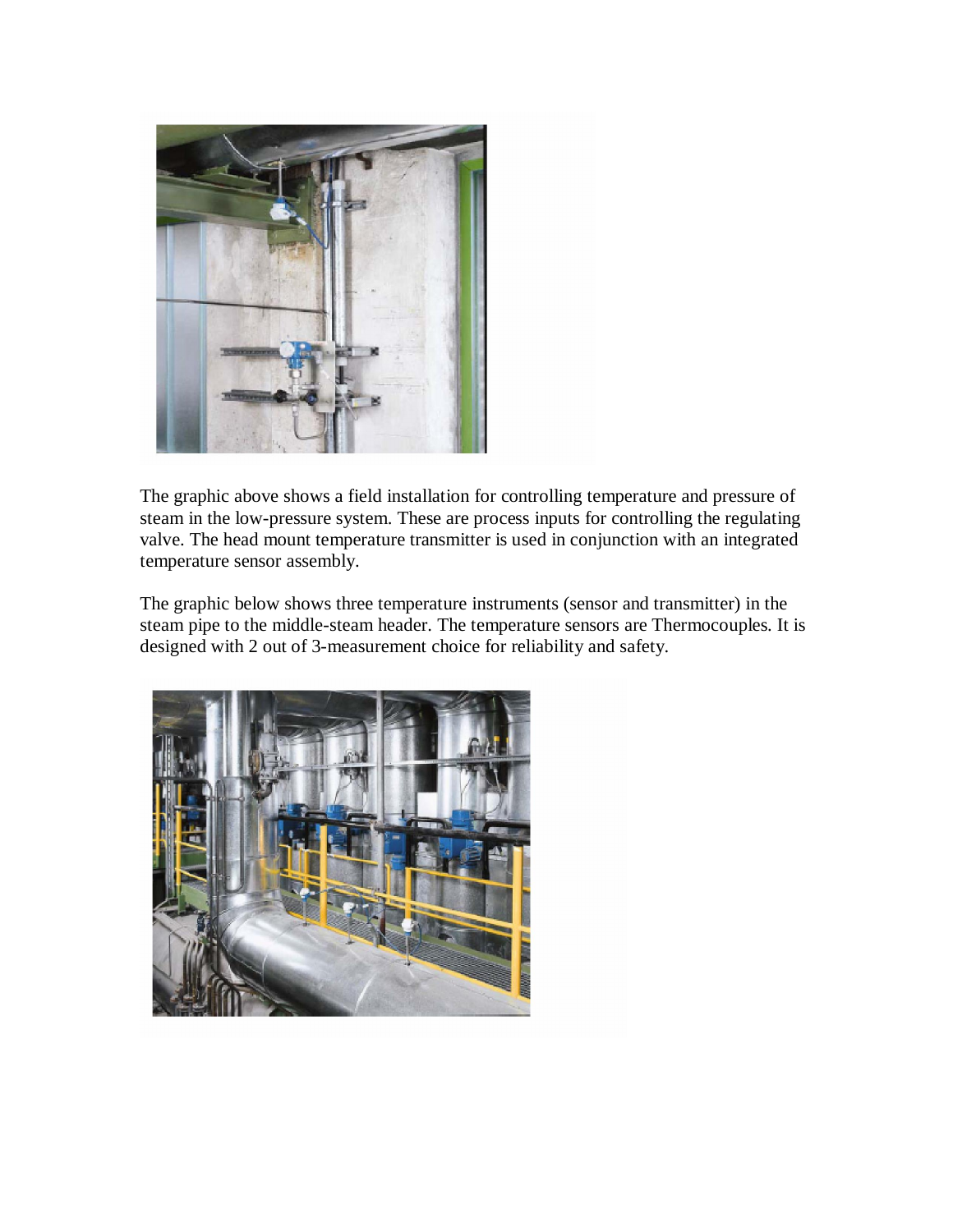# **Compact Transmitters**

Water, pressure, heat and chemicals from wash down procedures combine to create a highly moist and corrosive environment that can be damaging to traditional temperature sensors and transmitters. Short sensor life, repeated replacement, and even potential failures all can be a direct result from this environment. An integral temperature sensor and transmitter offers a unique solution for wash down environments and many others. The compact temperature transmitter consists of a 4-wire Pt 100 Class A sensor, available in several different lengths, built-in 4-20mA transmitter. Its integral design offers power plant personnel a low-cost device for temperature monitoring that is resistant to moisture and corrosion. Waterproof and impervious to water, steam, pressure and chemicals, the design of the compact device uses no external screw connections. Instead, they are available with M12 micro-connector that easily plugs in to a commercially available cable eliminating any potential for mechanical damage to the temperature device or other cable. The miniature RTD is hermetically sealed and both the sensor and transmitter are completely potted to withstand the rigors of the process and provide accurate and reliable measurement.

The compact temperature transmitter is ideal for monitoring temperature in the smallest places, for example within tanks and pipes that are not exposed to high pressures or temperature extremes.

### **Summary**

Temperature sensors are commonly used with direct wiring to the control system. The benefits of using transmitters however, have led to an increasing trend of their use. The benefits relate not only to cost savings but also reduced downtime, maintenance and advanced diagnostics. Transmitters also offer the option of digital communication protocols such as HART, Foundation fieldbus and Profibus. Future technology advances would be on the lines of improved software that is intuitive and easier to program, availability of more diagnostics and service tools to facilitate commissioning and maintenance.

### **References**

Recommended Books for additional reading:

- *Steam its Generation and Use, 40<sup>th</sup> Edition, Babcock & Wilcox, Edited by S.C.* Stultz and J.B. Kitto.
- *Power Plant Engineering* (Black & Veatch), Lawrence F. Drbal, Patricia G. Boston, Kayla L. Westra, and R. Bruce Erickson, Chapman & Hall / International Thomson Publishing.
- *Temperature Measurement Instruments and Apparatus, Performance Test Codes* ANSI/ASME PTC 19.3 1974, Published by Society of Mechanical Engineers.
- *Manual on the Use of Thermocouples in Temperature Measurement, Fourth Edition*, ASTM Publication Code No. 28-012093-40, American Society of Testing & Materials, (Committee E-20 on Testing & Measurement.